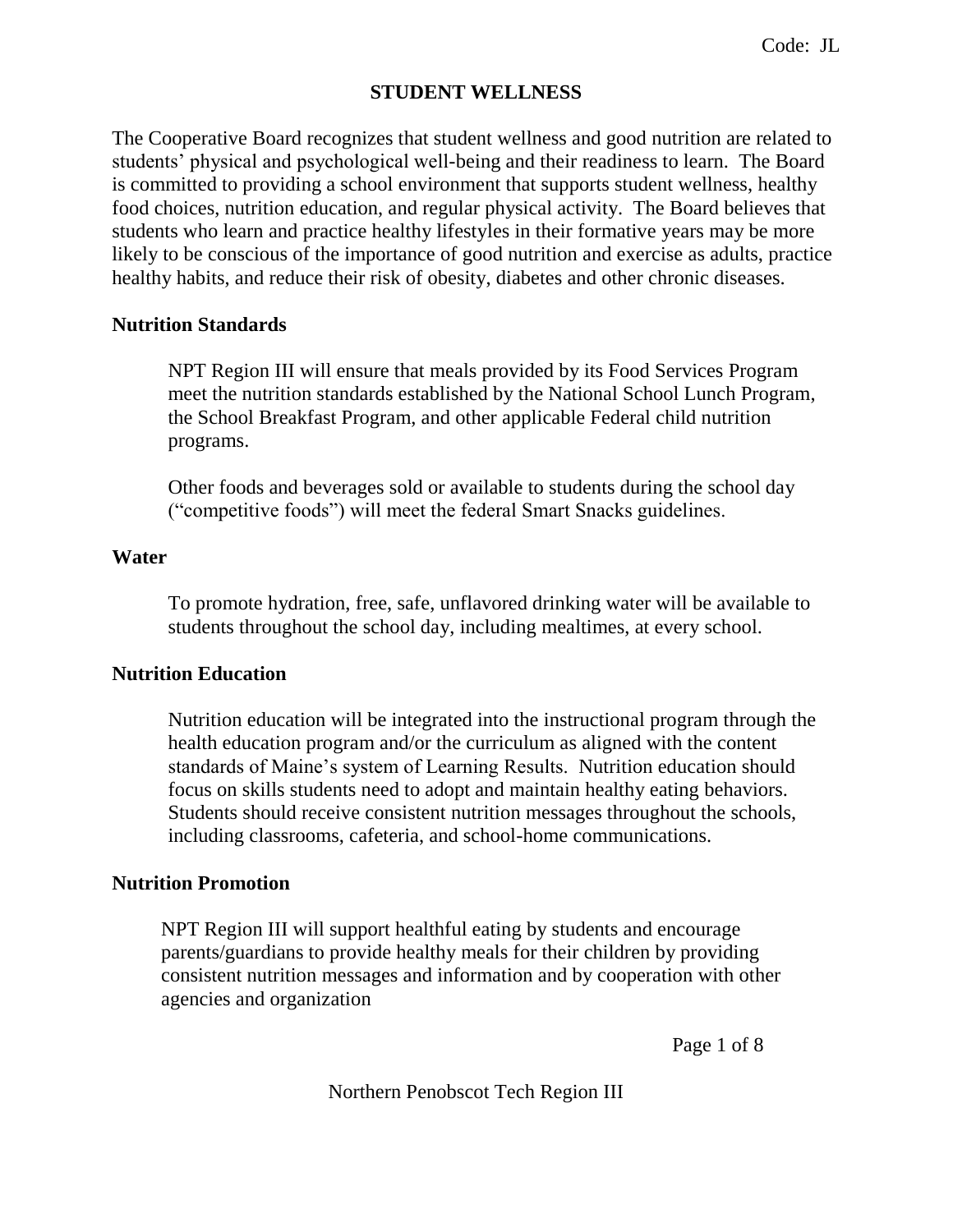### **Staff Qualifications and Professional Development**

NPT Region III nutrition program directors, managers and staff will meet or exceed hiring and annual continuing education/training requirements in the USDA standards for school nutrition professionals.

# **Physical Activity**

NPT Region III will strive to provide all students developmentally appropriate opportunities for physical activity whenever possible while attending programs at NPT Region III.

#### **Other School-Based Wellness Activities**

NPT Region III, with prior approval of the Director/designee, may implement other appropriate programs that support consistent wellness messages and promote healthy eating and physical activity.

The Board delegates to the Director/designees the responsibility for developing regulations or guidelines for "healthy celebrations" (refreshments served at parties or celebrations during the school day), and the use of food as rewards in the instructional program.

NPT Region III may develop programs that encourage staff to learn and engage in healthy lifestyle practices.

# **Leadership**

The Director/designee shall be responsible for the oversight of development and implementation of the wellness policy in the schools. This includes ensuring that the school unit evaluates its schools' compliance with the wellness policy and progress in attaining wellness goals and making required information available to the public.

The evaluation process must include a comparison of the wellness plan with model local wellness policies, and it may include surveys or solicitation of input from students, parents, staff, and school administrators, including suggestions for improvement in specific areas.

Page 2 of 8

..Northern Penobscot Tech Region III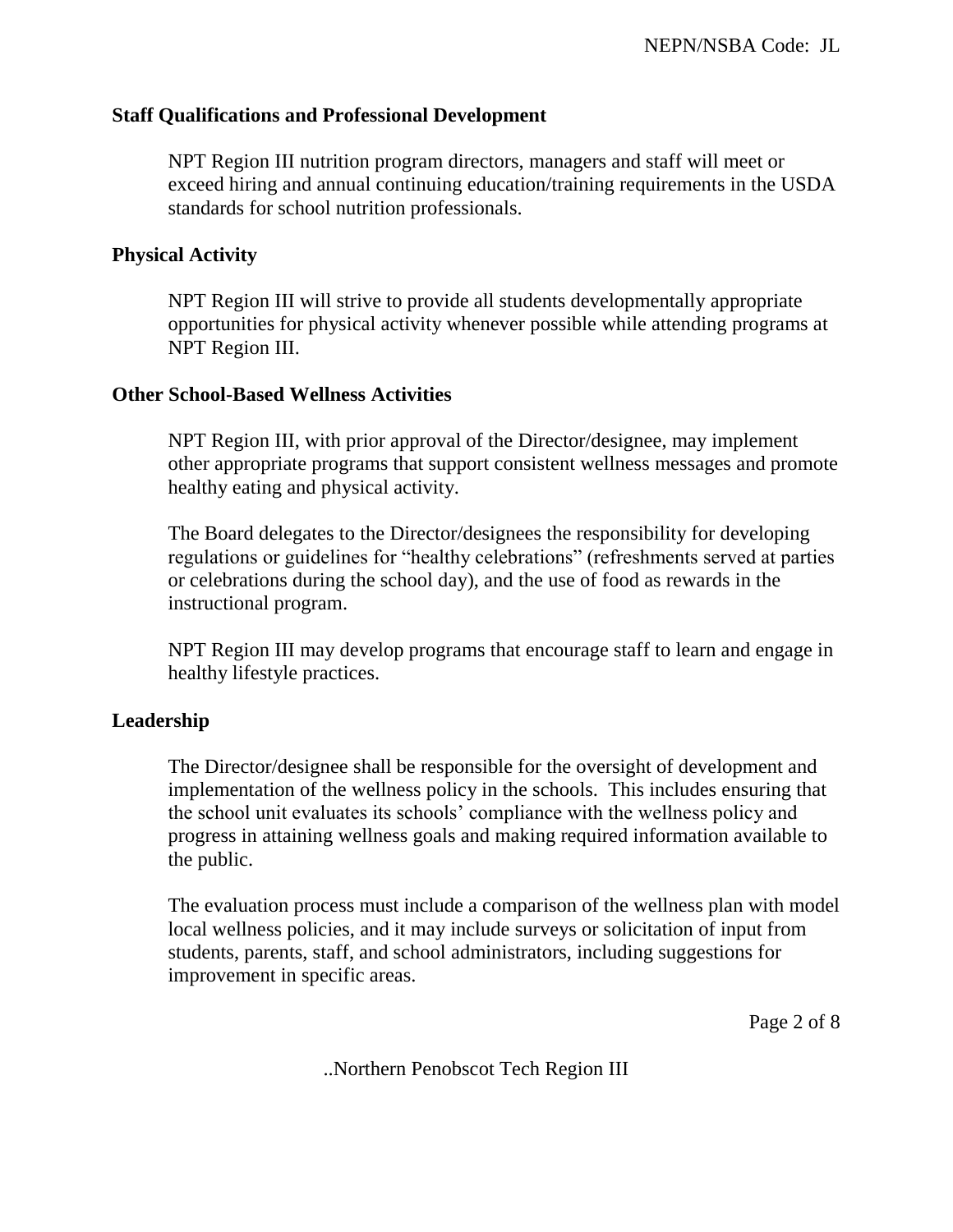# **Annual Notification of Policy**

NPT Region III will annually inform families and the public of basic information about the wellness policy, including its content, any updates, and implementation status. This information will be made available on the school unit's website. It will include the contact information for the person coordinating the wellness committee as well as information about opportunities for the public to get involved with the wellness committee.

## **Triennial Progress Assessments**

Every three years, the Director of School Nutrition will:

Assess extent to which the school unit's schools are in compliance with the wellness policy;

Assess the extent to which the school unit's wellness policy compares to model wellness policies; and

Provide a description of the progress made in attaining the goals of the NPT Region III's wellness policy.

` NPT Region III's wellness committee will update the wellness policy based on the results of the triennial assessment and/or as:

NPT Region III's priorities change;

Community needs change;

Wellness goals are met;

New evidence-based health science emerges; or

New or updated Federal or State regulations are issued.

# **Parent Communications**

NPT Region III will inform parents of improvements that have been made to school meal standards; availability of child nutrition programs and how to apply; the school unit's meal charging policy; and a list of healthy celebration party ideas (including a list of foods and beverages that meet the Smart Snacks standards).

Page 3 of 8

Northern Penobscot Tech Region III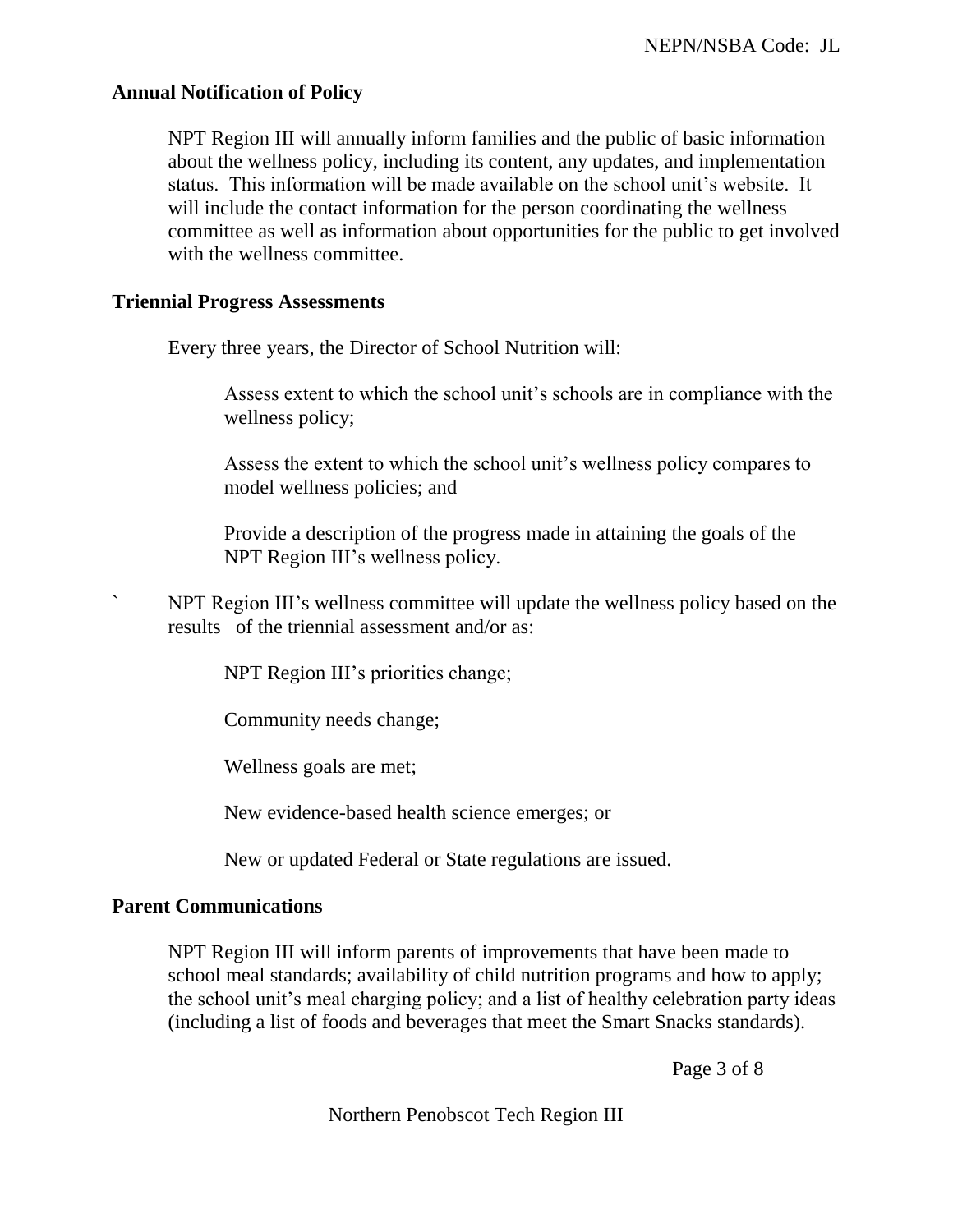# **Food and Beverage Marketing in Schools**

Any foods and beverages marketed or promoted to students on the NPT Region III campus during the school day will meet or exceed the USDA Smart Snacks standards. Food and beverage marketing includes but is not limited to:

Brand names, logos or tags, except those that are present as labels on the food or beverage product or its container;

Displays, such as vending machine exteriors;

Corporate brands logos, names or trademarks on school equipment such as message boards or scoreboards;

Corporate brands, logos, names or trademarks on cups used for beverage dispensing, menu boards, coolers, trash cans and other food service equipment;

Corporate brands, logos, names or trademarks on posters, book covers, or school supplies distributed or offered by the school unit; or

Advertisements in school publications or school mailings; or on product coupons or free samples.

Corporate brand names, logos and trademarks for *companies* that market products that comply with the USDA Smart Snacks in School nutrition standards will not be prohibited solely because they offer some noncompliant food or beverage items in their product line.

Nothing in this policy shall require immediate replacement of scoreboards or other durable equipment. When reviewing existing contracts or replacing these items over time when necessary and/or financially feasible, decisions should reflect the marketing considerations articulated in this policy.

Page 4 of 8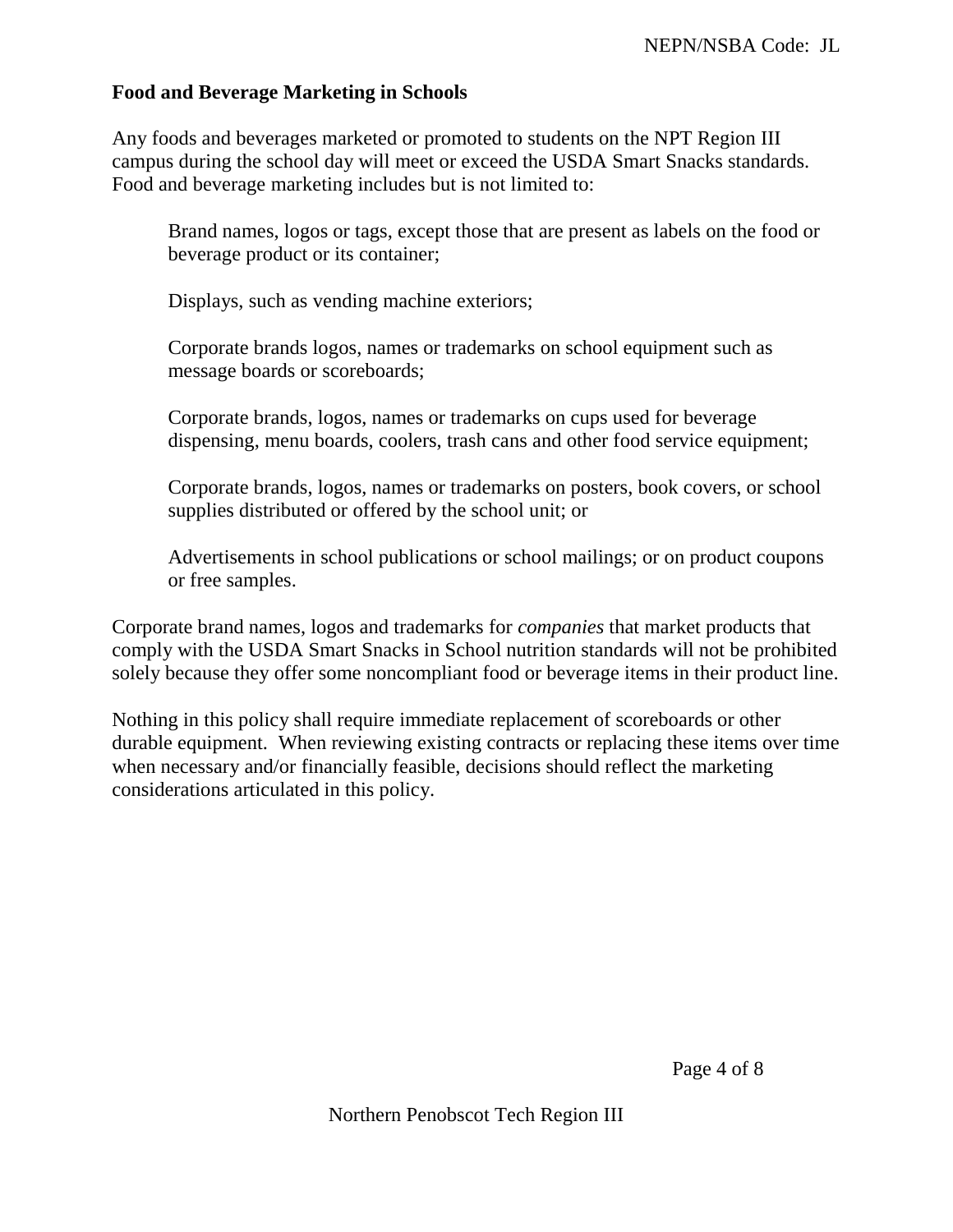## **Appointment and Role of the Wellness Committee**

The Board shall appoint a region-wide Wellness Committee comprised of at least one of each of the following:

- A. Board member;
- B. School administrator;
- C. Food Services Director/designee;
- D. Student representative;
- E. Parent representative; and/or
- F. Community representative.

The Wellness Committee may also include:

- A. School nurse and/or other school health professional;
- B. Physical education teacher;
- C. Guidance counselor;
- D. Social worker;
- E. Community organization or agency representative;
- F. Other staff, as designated by the Board; and/or
- G. Other persons, as designated by the Board.

The Wellness Committee shall serve as an advisory committee in regard to student wellness issues and will be responsible for making recommendations related to the wellness policy, wellness goals, administrative or school regulations and practices, or raising awareness of student health issues.

With the prior approval of the Director/designee, the Wellness Committee may survey parents, students and the community and/or conduct focus groups or community forums.

Page 5 of 8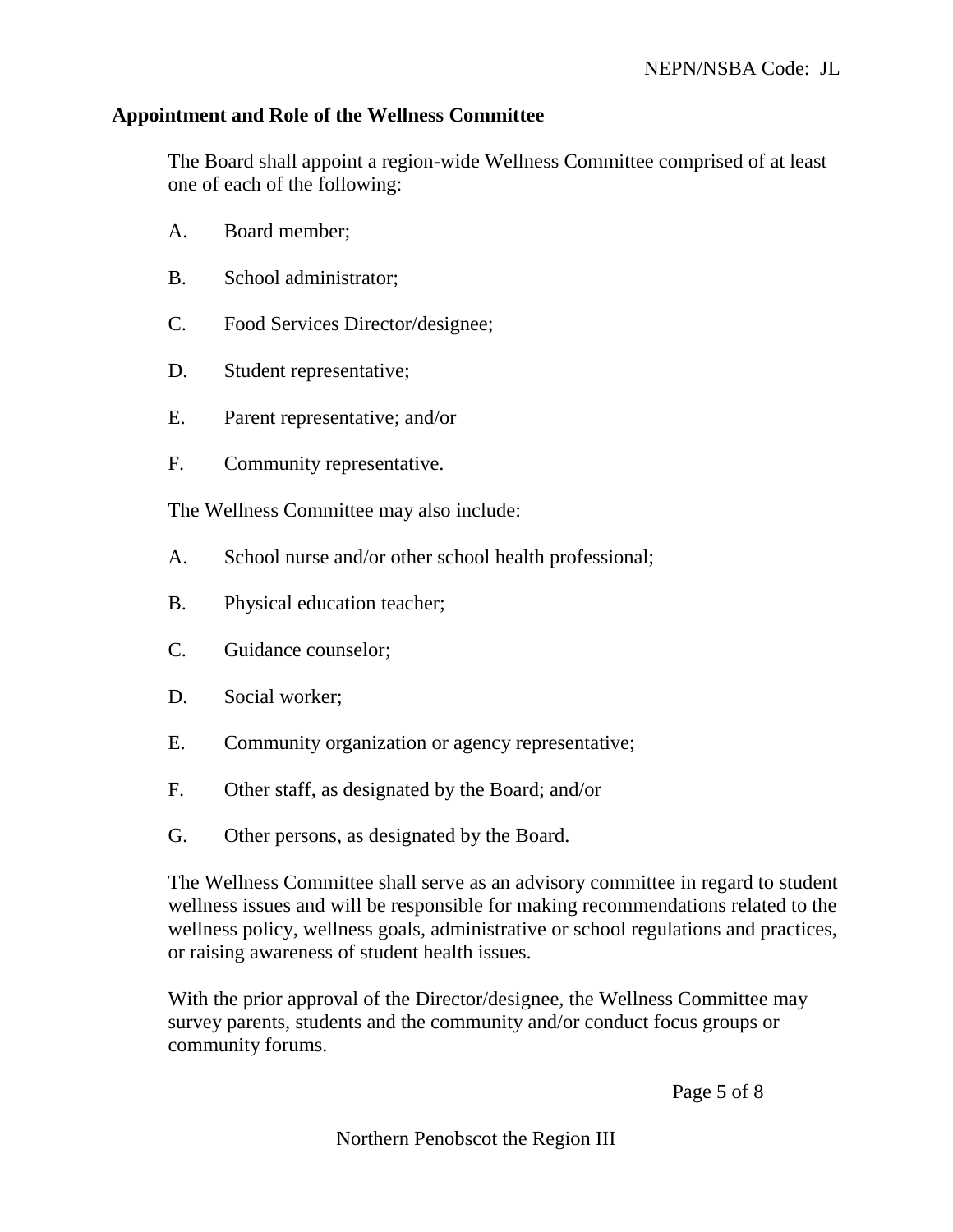The Wellness Committee shall provide periodic reports to the director/ designee and, as requested, to the Board.

# **Wellness Goals**

The Board has identified the following goals associated with student wellness:

# **Goals for Nutrition Education**

NPT Region III will provide nutrition education that focuses on the skills students need to adopt and maintain healthy eating behaviors.

NPT Region III nutrition education will be provided in a sequential, comprehensive health education program aligned with the content standards of the Maine system of Learning Results.

Nutrition education will be integrated into other subjects as appropriate to complement, not replace, the health education program.

NPT Region III will provide foods that meet or exceed the federal nutrition standards, adequate time for students to obtain food and eat, lunch scheduled at appropriate hours of the day, adequate space to eat, and a clean and safe meal environment.

Appropriate professional development will be provided for food services staff.

# **Goals for Nutrition Promotion**

NPT Region III staff will cooperate with agencies and community organizations to provide opportunities for nutrition-related student projects and learning experiences.

. Consistent nutrition messages will be disseminated throughout the school unit in the classroom, the cafeteria, and school-home communications.

Administrators and staff will be encouraged to model nutritious food choices and eating habits.

NPT Region III will encourage parents/guardians to provide healthy meals and snacks for their children though take-home materials or other means.

Page 6 of 8

Northern Penobscot tech Region III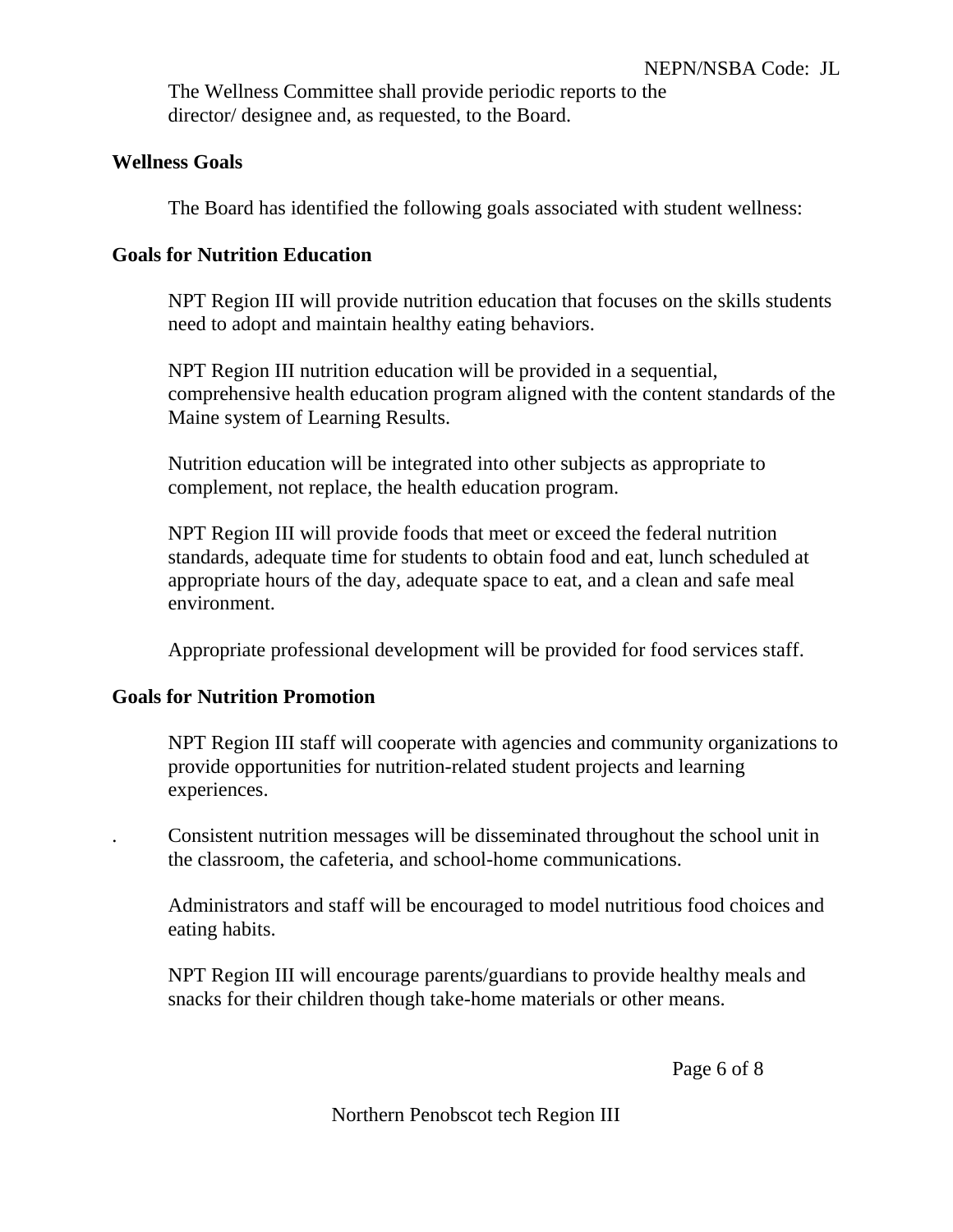Students will have access to clean and safe drinking water throughout the school day and during school activities.

NPT Region III will promote consumption of water as an essential element in maintaining overall health and wellness.

### **Goals for Physical Activity**

NPT Region III will provide a physical and social environment that encourages safe and enjoyable physical activity and fosters the development of a positive attitude toward health and fitness.

NPT Region III will provide facilities adequate to implement the physical education curriculum for the number of students served.

NPT Region will promote efforts to provide opportunities for students to engage in physical activity whenever possible while attending programs at NPT Region III.

### **Goals for Other NPT Region III-Based Activities**

Goals of the wellness policy will be considered when planning school or classroom parties, celebrations or events.

NPT Region III will encourage maximum participation in school meal programs.

NPT Region III will encourage parents and students to take advantage of developmentally appropriate community-based after-school programs that emphasize physical activity.

NPT Region III will encourage parents to support their children's participation in physical activity, to be physically active role models, and to include physical activity in family events.

NPT Region III administrators, staff, parents, students and community members will be encouraged to serve as role models in practicing healthy eating and being physically active, both in the school environment and at home.

Student organizations will be encouraged to engage in fundraising projects that are supportive of healthy eating and student wellness.

NPT Region III-based marketing of foods and beverages, such as through advertisements in school publications, school facilities, and other areas accessible to students should support the goals of the wellness policy.